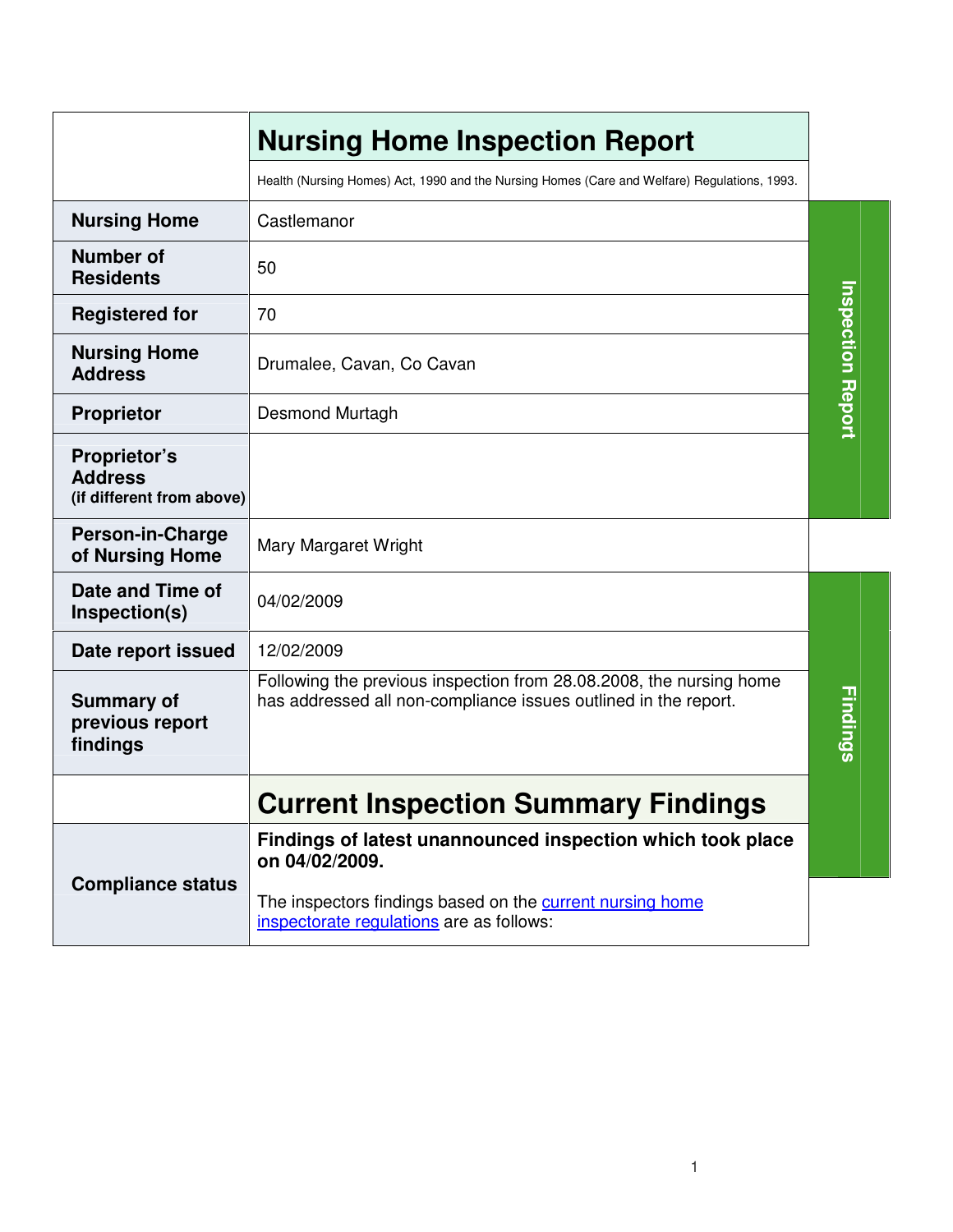|                                                                                               | <b>Nursing Home Inspection Report</b>                                                                                                                                                     |                                                                                                                                                                                                                                                                                                                                                                                                                                                                                                                                                                                                                                     |                           |  |  |
|-----------------------------------------------------------------------------------------------|-------------------------------------------------------------------------------------------------------------------------------------------------------------------------------------------|-------------------------------------------------------------------------------------------------------------------------------------------------------------------------------------------------------------------------------------------------------------------------------------------------------------------------------------------------------------------------------------------------------------------------------------------------------------------------------------------------------------------------------------------------------------------------------------------------------------------------------------|---------------------------|--|--|
|                                                                                               |                                                                                                                                                                                           | Health (Nursing Homes) Act, 1990 and the Nursing Homes (Care and Welfare) Regulations, 1993.                                                                                                                                                                                                                                                                                                                                                                                                                                                                                                                                        |                           |  |  |
|                                                                                               | $\bullet$<br>21 regulations.                                                                                                                                                              | Under Care & Staffing the nursing home was compliant with 19 out of<br>On the basis of this inspection and under current nursing home<br>regulations, there are issues that need to be addressed as outlined below<br>in relation to the Care and Staffing.                                                                                                                                                                                                                                                                                                                                                                         |                           |  |  |
| <b>Summary Findings</b><br>of Current Nursing<br><b>Home Inspection</b>                       | $\bullet$<br>27 regulations.                                                                                                                                                              | Under Management the nursing home was compliant with 27 out of<br>On the basis of this inspection and under current nursing home<br>regulations, the inspection team would consider the nursing home to have<br>a good standard of management.                                                                                                                                                                                                                                                                                                                                                                                      |                           |  |  |
|                                                                                               | $\bullet$<br>11 out of 11 regulations.                                                                                                                                                    | Under Physical Environment the nursing home was compliant with                                                                                                                                                                                                                                                                                                                                                                                                                                                                                                                                                                      |                           |  |  |
|                                                                                               | On the basis of this inspection and under current nursing home<br>regulations, the inspection team would consider the nursing home<br>provides a good Physical Environment for residents. |                                                                                                                                                                                                                                                                                                                                                                                                                                                                                                                                                                                                                                     | Compliance/Non Compliance |  |  |
|                                                                                               | Based on the most recent nursing home inspection the                                                                                                                                      |                                                                                                                                                                                                                                                                                                                                                                                                                                                                                                                                                                                                                                     |                           |  |  |
|                                                                                               | nursing home is non-compliant under one or more                                                                                                                                           |                                                                                                                                                                                                                                                                                                                                                                                                                                                                                                                                                                                                                                     |                           |  |  |
|                                                                                               | regulations. For more details see below.                                                                                                                                                  |                                                                                                                                                                                                                                                                                                                                                                                                                                                                                                                                                                                                                                     |                           |  |  |
| <b>Non-Compliance</b><br>(This section<br>should be deleted if<br>no non-<br>compliances have | Regulation<br>number                                                                                                                                                                      | Article 19.1 (f): In every nursing home the following<br>particulars shall be kept in a safe place in respect of<br>each dependent person a record of drugs and<br>medicines administered giving the date of the<br>prescription, dosage, name of the drug or medicine,<br>method of administration, signed and dated by a<br>medical practitioner and the nurse administering the<br>drugs and medicines.<br>Article 29 (a): The registered proprietor and the<br>person in charge of the nursing home shall make<br>adequate arrangements for the recording,<br>safekeeping, administering and disposal of drugs and<br>medicines |                           |  |  |
| been recorded)                                                                                | Non-Compliance                                                                                                                                                                            | A number of residents drug prescription charts were<br>not signed by the residents medical practitioner. It<br>was not clear whether these medications had been<br>transcribed by staff or were the results of verbal orders<br>from the residents medical practitioner.                                                                                                                                                                                                                                                                                                                                                            |                           |  |  |
|                                                                                               | <b>Required Action</b>                                                                                                                                                                    | The Registered Proprietor and Person in Charge to<br>ensure:                                                                                                                                                                                                                                                                                                                                                                                                                                                                                                                                                                        |                           |  |  |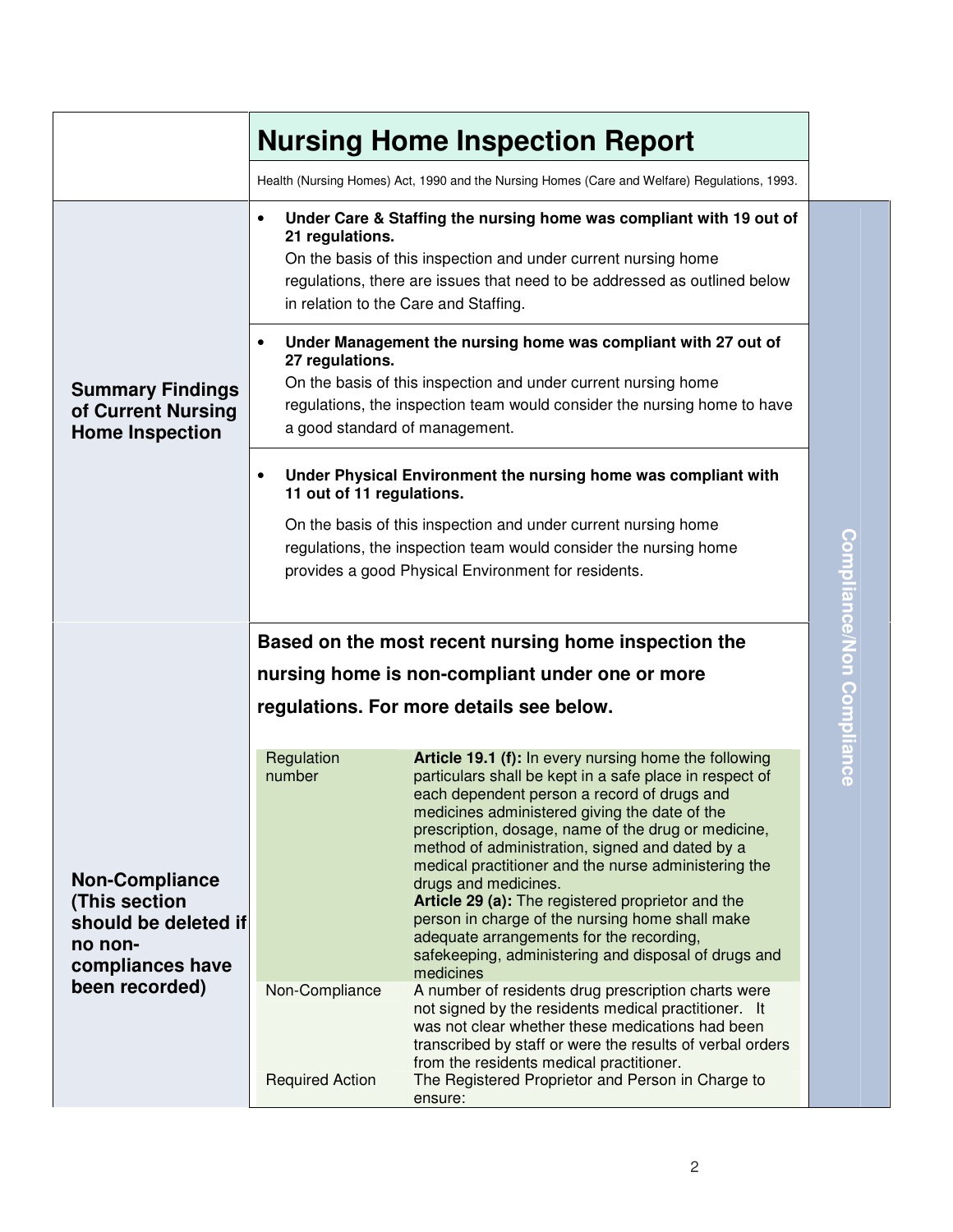|                                                                                                    | <b>Nursing Home Inspection Report</b>                                                                                                                                                                                                                                                                                                                                                                                                                                                                                                                                                                                                                                                                                                                                                                                                                                                                                                                                                                                                                                                                                                                                                                                                                                                                                |
|----------------------------------------------------------------------------------------------------|----------------------------------------------------------------------------------------------------------------------------------------------------------------------------------------------------------------------------------------------------------------------------------------------------------------------------------------------------------------------------------------------------------------------------------------------------------------------------------------------------------------------------------------------------------------------------------------------------------------------------------------------------------------------------------------------------------------------------------------------------------------------------------------------------------------------------------------------------------------------------------------------------------------------------------------------------------------------------------------------------------------------------------------------------------------------------------------------------------------------------------------------------------------------------------------------------------------------------------------------------------------------------------------------------------------------|
|                                                                                                    | Health (Nursing Homes) Act, 1990 and the Nursing Homes (Care and Welfare) Regulations, 1993.                                                                                                                                                                                                                                                                                                                                                                                                                                                                                                                                                                                                                                                                                                                                                                                                                                                                                                                                                                                                                                                                                                                                                                                                                         |
|                                                                                                    | All staff adhere to the Nursing Home policy on drug<br>administration.<br>That all staff adhere to An Bord Altranais "Guidance to<br>Nurses and Midwives on Medication Management"<br><b>July 2007.</b><br>The practice of transcribing by staff is in line with An<br>Bord Altranais "Guidance to Nurses and Midwives on<br>Medication Management" July 2007.<br>To ensure all residents have there drug prescription<br>chart signed and dated by the residents medical<br>practitioner prior to the nurse administering the<br>medications.<br>In circumstances where a Dr is not available to sign<br>the drug chart, the original script must be kept by the<br>residents unsigned drug chart. This must be signed by<br>the medical practitioner as soon as possible.<br>In emergency circumstances when staff take a verbal<br>order from a medical practitioner that they ensure a<br>faxed copy of this verbal order is provided from the<br>medical practitioner and this is attached to the<br>residents drug chart.<br>That two staff nurses listen to verify the verbal order<br>and sign on residents drug chart to say they have<br>done so.<br>That all verbal orders are signed by a medical<br>practitioner as soon as possible.<br><b>Timescale</b><br>Within one week of receipt of this report. |
|                                                                                                    |                                                                                                                                                                                                                                                                                                                                                                                                                                                                                                                                                                                                                                                                                                                                                                                                                                                                                                                                                                                                                                                                                                                                                                                                                                                                                                                      |
| Comments and<br>recommendations<br>made by the inspection<br>team as a result of the<br>inspection | The Registered Proprietor and Person in Charge:<br>Ensure all staff use the 24 hour clock when completing accident report<br>forms.<br>To cease the use of erasure ink in the Nursing Home register.<br>Recommence the audit of all accidents as not been audited since<br>08/2008.<br>Ensure all staff nurses allocated to the Alzheimer's Unit receive CPI<br>training.<br>Need to consider appointing an assistant to the Person in Charge as<br>resident numbers increase, adequate at present for 50/70 residents.<br>However, as resident numbers increase the Person in Charge will need<br>to come off the floor in order to manage the Nursing Home effectively.<br>Need to consider increasing activity coordinators hours to ensure<br>activities are available every day to residents throughout the Nursing<br>Home.                                                                                                                                                                                                                                                                                                                                                                                                                                                                                    |

 $\overline{3}$